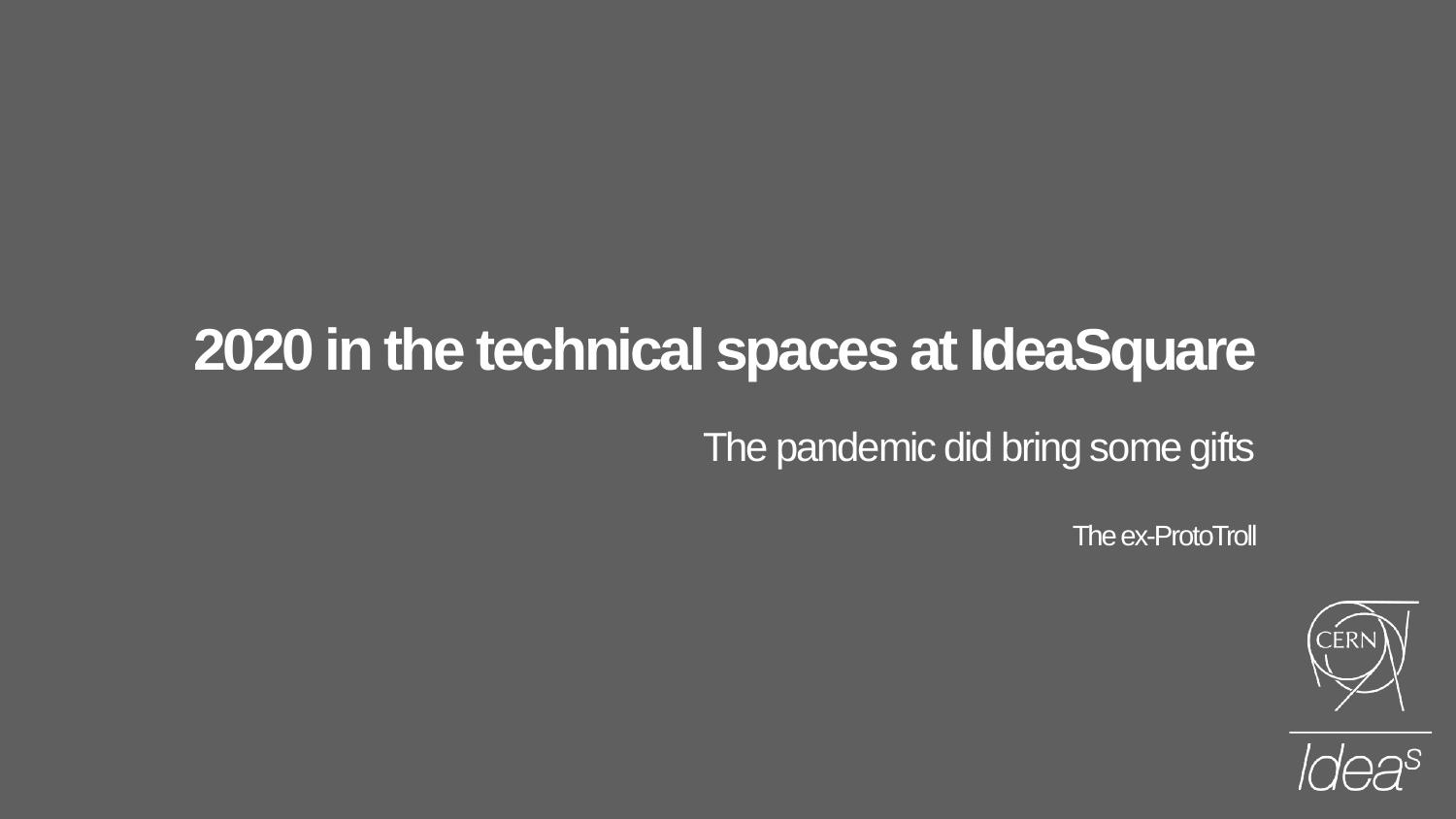#### **Technical upgrades : EpilogFusion Pro 32 – 60W CO2**

- Two (known) other lasers at CERN but it is not possible for visiting students at CERN to use them either because of technical training or because the owners does not allow it. Thus having our own makes sense.
	- Already been put to use in several projects at CERN even with the low presence of people at the site.



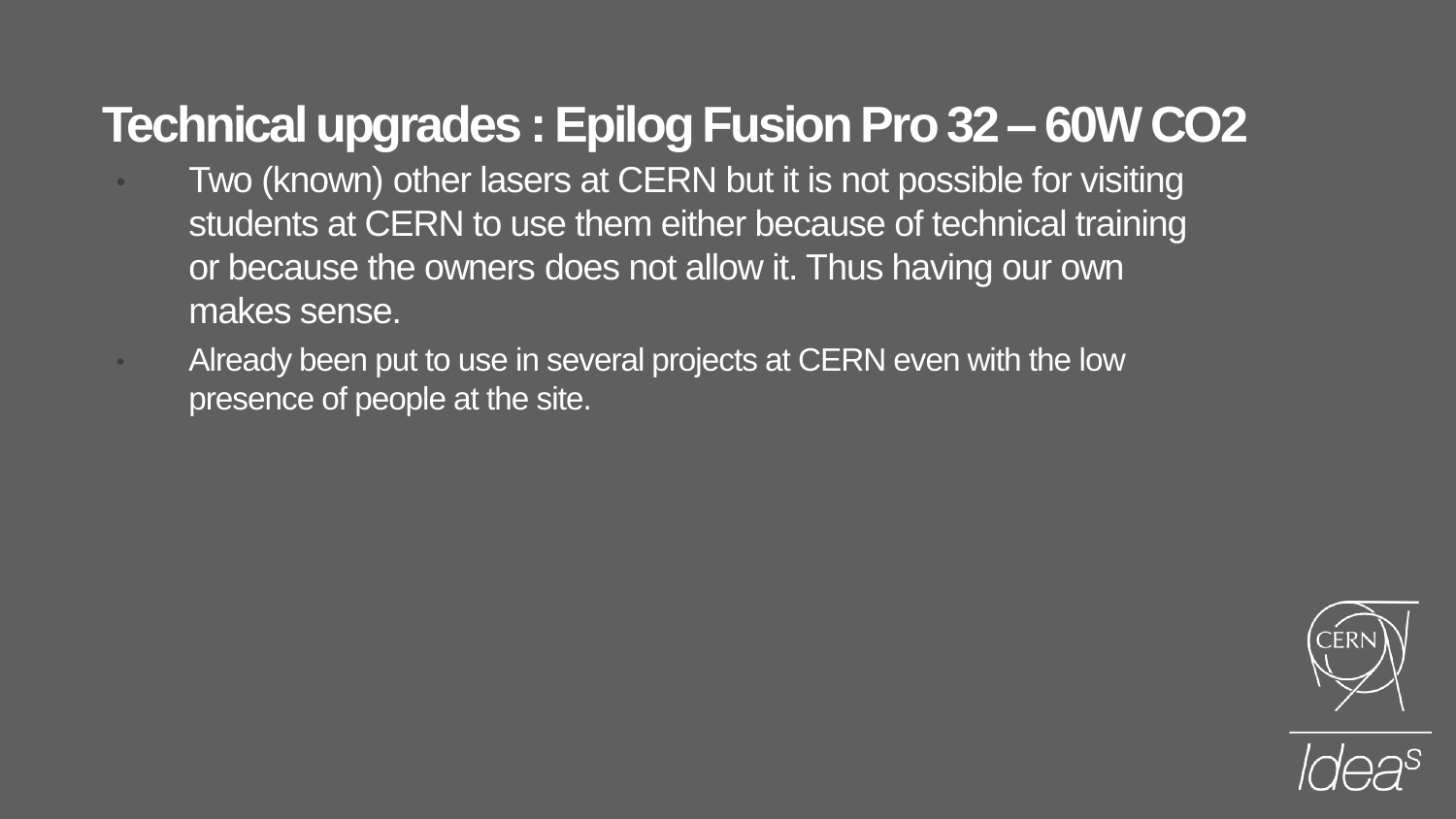# **Technical upgrade : Epilog Fusion Pro 32 – 60W CO2**

From: Gilles Favre < Gilles. Favre@cern.ch> Date: Wednesday, 19 February 2020 at 08:27 To: Hans Boe <hans.hagenes.boe@cern.ch> Subject: RE: Laser Cutter @ CERN

Dear Hans,

Our laser machines are dedicated to metal welding and cutting. The user interface requiring significant training and specific knowledge to use the equipment.

You are welcome if you want to visit our installations. Production of metallic parts for your applications could possibly be done but only by our team.

Please let me know if you want to pass by the workshop for further discussions with our laser experts.

Regards Gillles

From: Juan Carlos Perez < Juan.Carlos.Perez@cern.ch> Date: Thursday, 14 May 2020 at 13:27 To: Hans Boe <hans.hagenes.boe@cern.ch> **Subject: Re: Laser Cutter ?** 

Dear Hans,

We have this machine for several years and it's devoted to activities linked to several projects and R&D running in the lab. I don't feel confortable to give access to external members of my section. Regards



Juan Carlos Perez European Organisation for Nuclear Research TE Department MSC MDT Magnet Design & Technology Section Tel: +41 75 411 0725



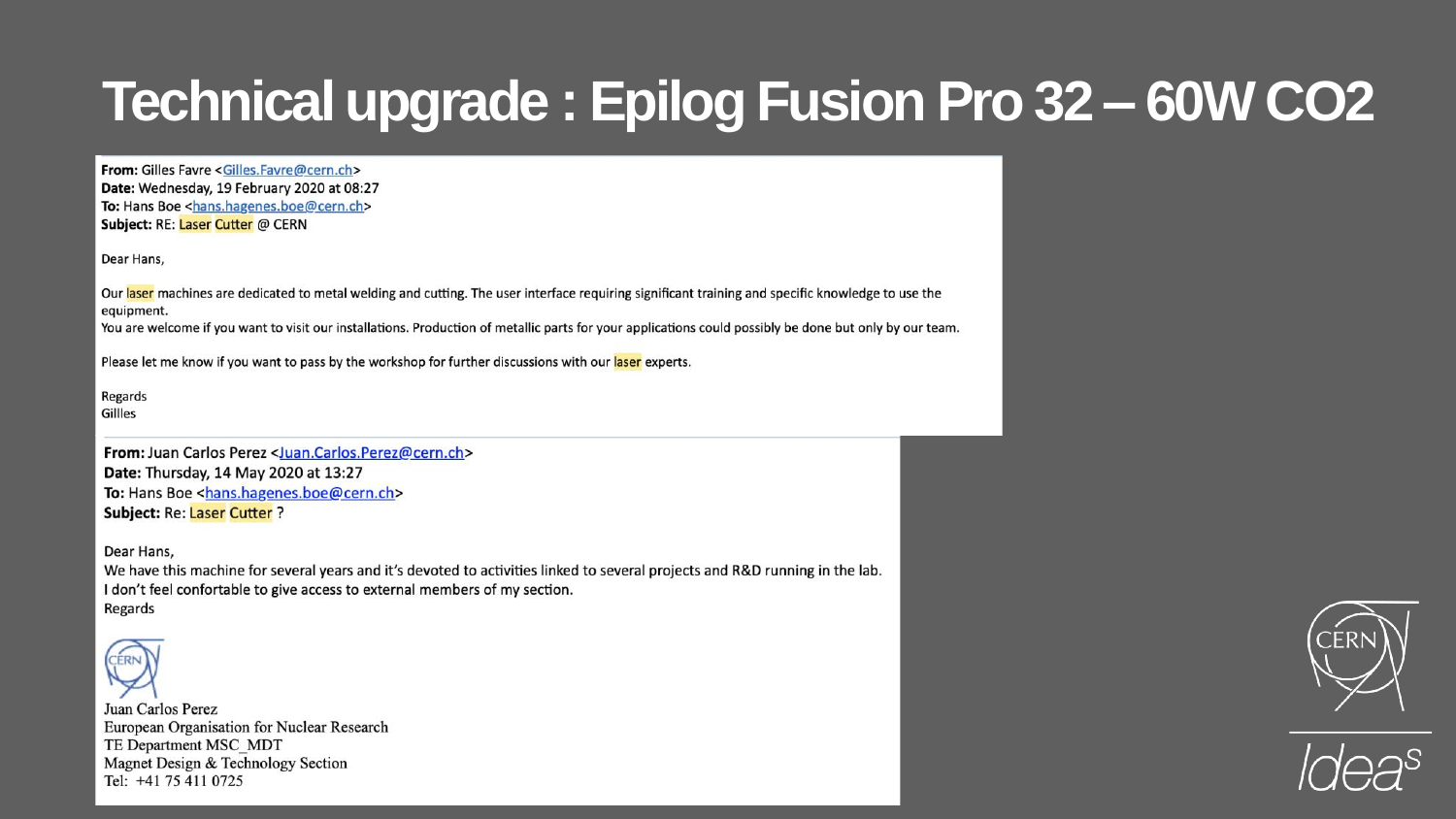#### **Technical Uprades : 3D Printers**

- New printers to allow more people to print when they need to.
- Two new Creality CR-20 Pro
	- **Two new Creality** CR-10S Pro
- **Three new Prusa i3** MK3s



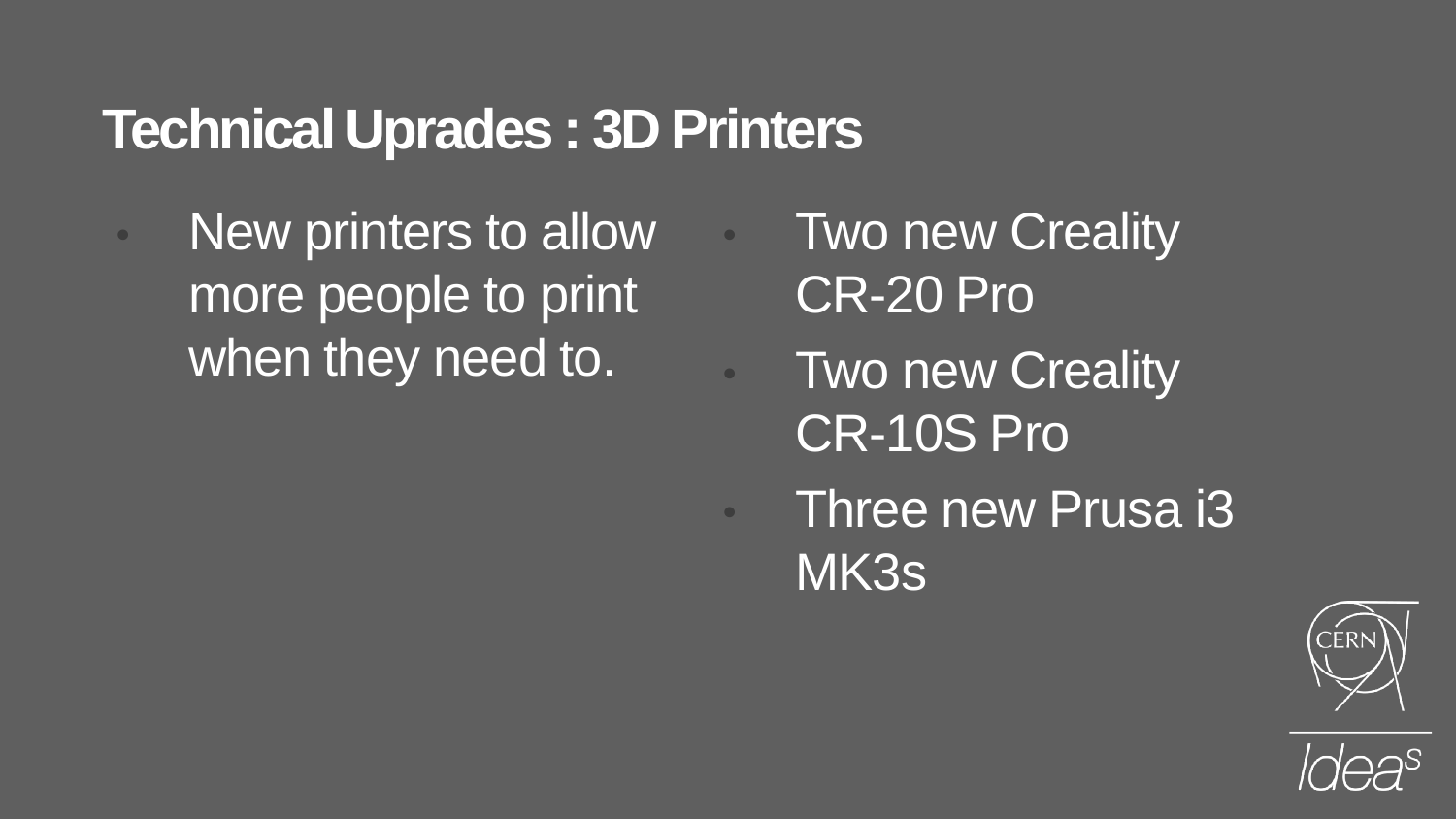### **Technical Upgrade : LED Video Wall**

- **Installation set to** February 2021
- **Expected liftetime is** 10 years if it is on 24/7.



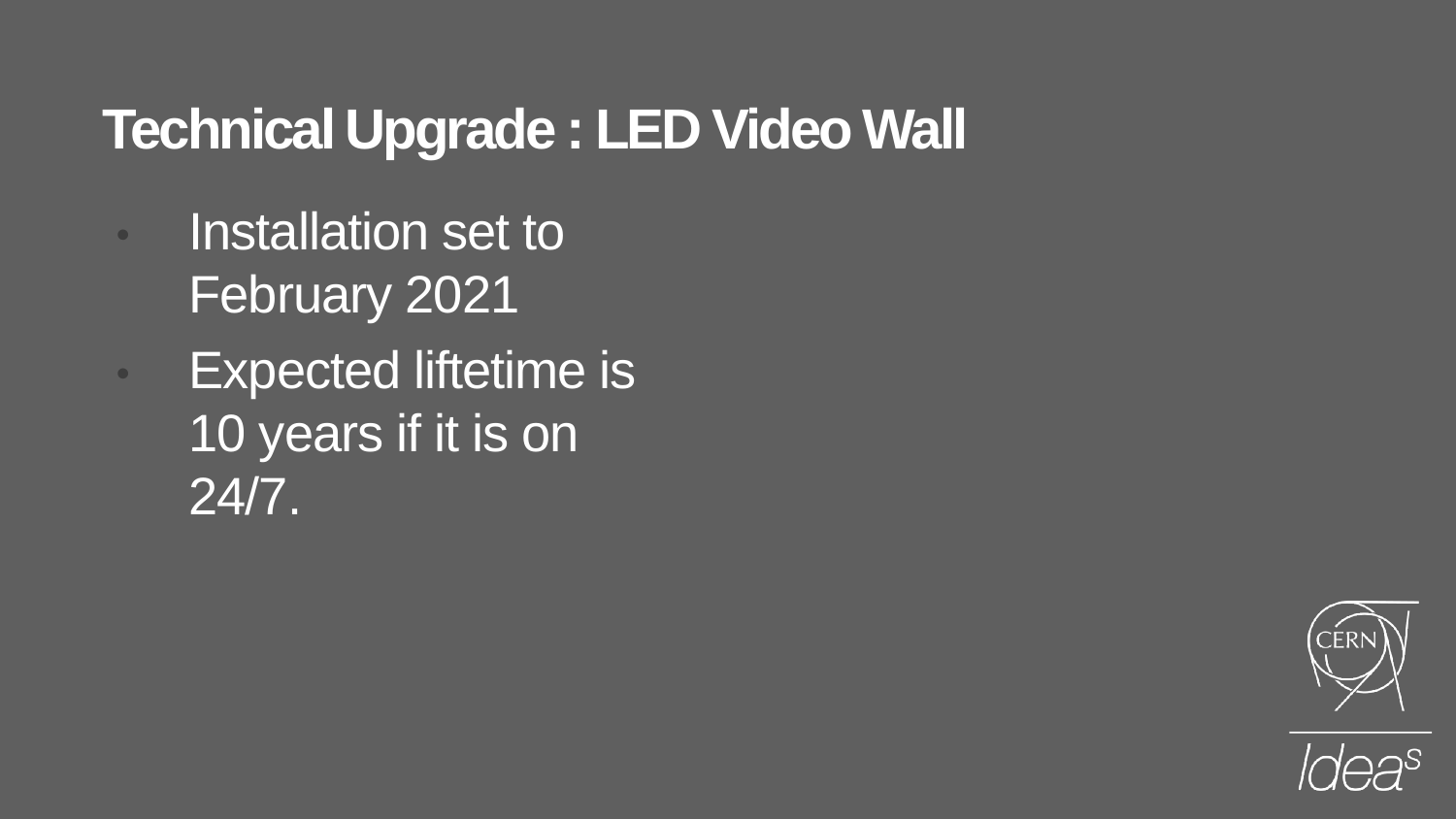### **Technical Upgrade : Desktop Water jet**

- Wazer Water Jet is in the pipeline.
- **Great complementary tool to** the laser.
	- Prototype in wood make final part in metal.





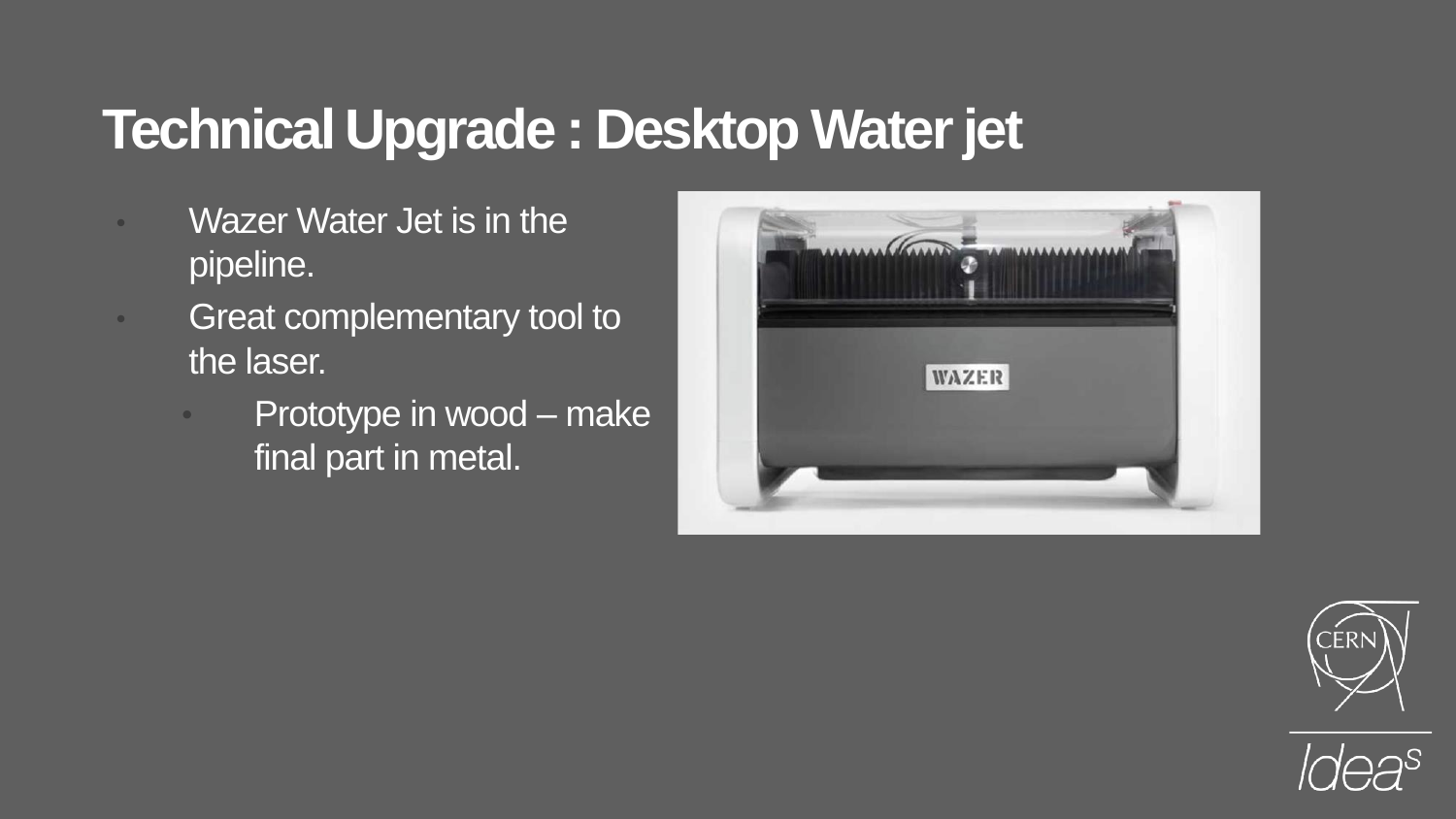#### **Technical Upgrades : IdeaSquare Infrastructure**

Digital Whiteboards : Four Samsung Flip 2 55" that can be used by visiting students. Easy UI and connects to computers and phones and is also connected to the internet.





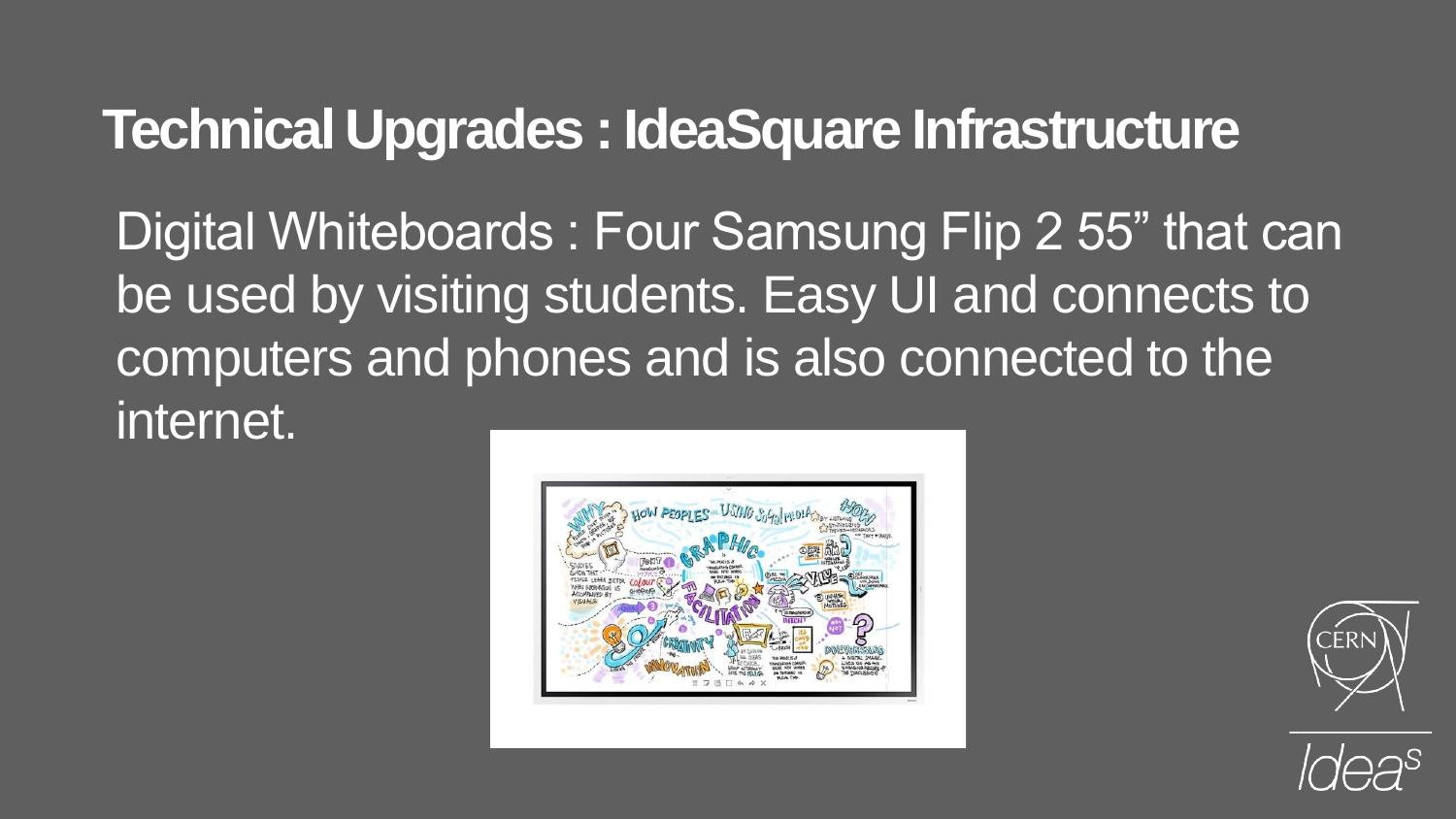#### **Technical Upgrades : Microcontrollers and Sensors**

- A big variety of sensors and electrical components added to the electro shop.
	- Focus on sensors that can be used to capture data about the environment.